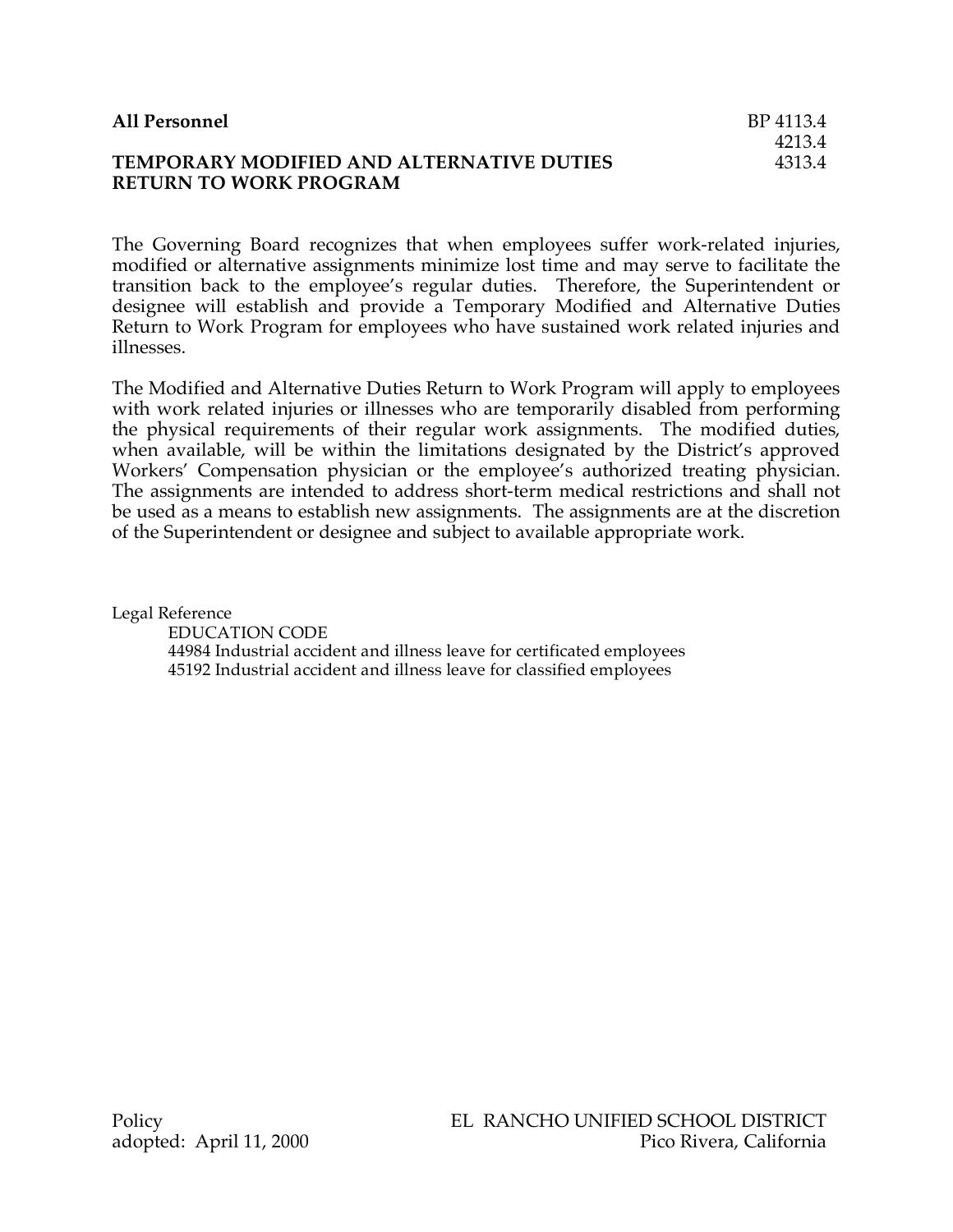| All Personnel                                    | AR 4113.4 (a) |
|--------------------------------------------------|---------------|
|                                                  | 4213.4        |
| <b>TEMPORARY MODIFIED AND ALTERNATIVE DUTIES</b> | 4313.4        |
| <b>RETURN TO WORK PROGRAM</b>                    |               |

The District shall establish a Modified and Alternative Duties Return to Work Program for employees who are temporarily disabled from their regular job duties as a result of a work related injury.

## **Purpose**

It is the District's policy to locate and assign temporary modified/alternative work for employees who are temporarily disabled from the physical requirements of the regular job duties. The modified work assignments will be within the limitations prescribed by the District authorized physician or the employee's authorized treating physician.

The goal of the program is to locate, design and provide modified/alternative work, where feasible, to regularly employed classified, certificated, supervisory and management employees. The program is not intended to include absences covered by an employee's personal sick leave provisions for non work related injuries.

# **Objectives**

The following objectives will benefit the employee and also gradually reduce the workers' compensation costs of the District.

- a. Return all injured employees back to work as soon as possible without danger of re-injury.
- b. Reduce the length of time an employee is at home.
- c. Accomplish needed tasks for the District which might otherwise require extra help.
- d. Increase the communication with the injured employee and help eliminate the employee's feelings of any lack of concern on the part of the employer.
- e. Reduce the workers' compensation costs of the District.

## **Procedures**

When an employee is temporarily disabled from performing his/her usual and customary job duties as a result of a work-related injury or illness, the District offers a Modified and Alternative Work Program. This temporary duty program will allow the District to assign the employee to a limited/alternative work program within the work restriction described by the district's approved workers' compensation physician or employee's authorized treating physician.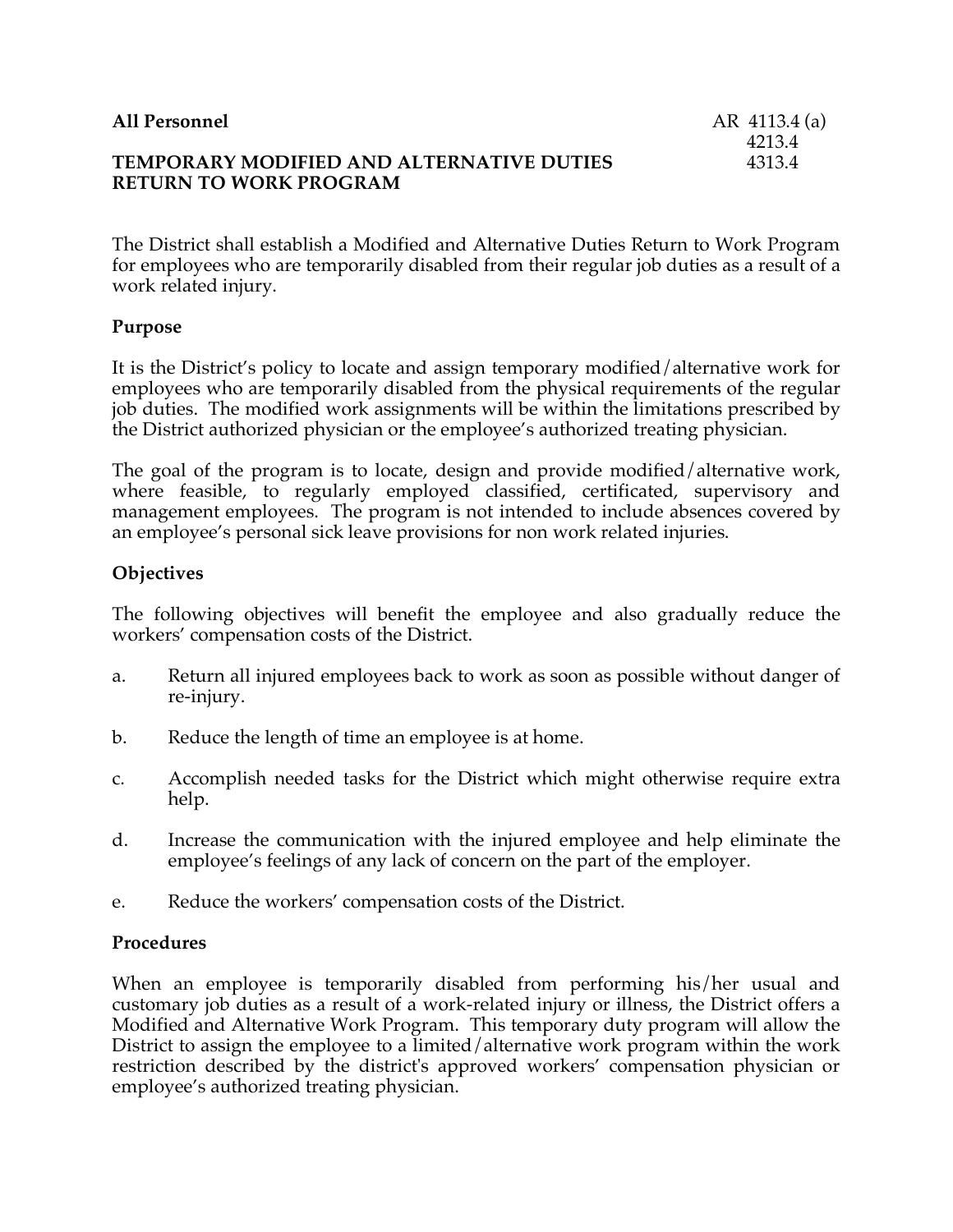#### **TEMPORARY MODIFIED AND ALTERNATIVE DUTIES** 4313.4 **RETURN TO WORK PROGRAM** (continued)

The operating procedures will be as follows:

- l. The employee is sent to a District approved physician or the employee's authorized treating physician.
- 2. The employee receives a medical examination and/or treatment and is given a statement of Release to Regular Work or Release to Work with Restrictions. The physician outlines the physical restrictions and capabilities of the employee in the medical release form.
- 3. The employee MUST return the note to the immediate supervisor. The supervisor will immediately send a copy of the release to work with restrictions to the Workers' Compensation Secretary at D.O. I. A modified/alternative work assignment will be found for the employee, within the physicians' work restrictions.
- 4. The employee's supervisor will attempt to locate and/or design a temporary work assignment within the employee's identified physical restrictions and capabilities.
- 5. If the work site is unable to assign modified work, the employee will report to the Personnel Department. The Director of Personnel or designee will attempt to locate and assign suitable temporary modified/alternative work to the employee at an alternative location.
- 6. The employee and the supervisor will prepare the "Temporary Modified Work Agreement" that outlines the job assignment. The Agreement will be sent to the Director of Personnel for review and signature. The job duties will be reviewed bi-weekly or after each medical visit to ensure that the assigned tasks meet with the employee's physical abilities.
- 7. If the employee refuses the work in the modified/alternative work program assignment, no temporary disability benefits shall be payable. The employee will use personal sick or vacation leave for the absence.
- 8. The Temporary Modified/Alternative work assignments will be limited to no more than forty (40) working days for any one injury.
- 9. Employees who are disabled for more than forty (40) working days and employees for whom no Modified/Alternative work is available, will be considered Totally Temporarily Disabled and eligible for the appropriate leaves until the employee can return to full duty.